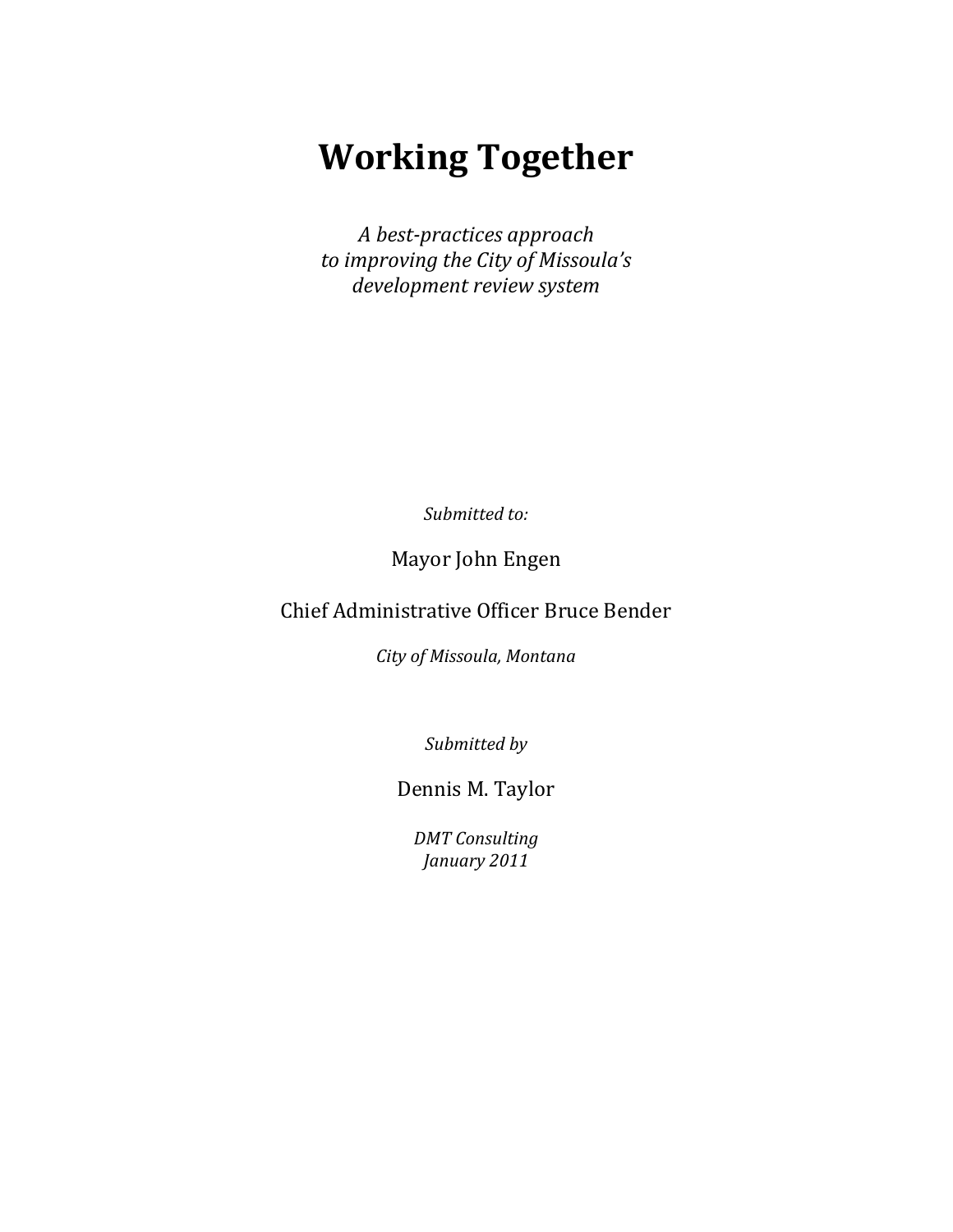# **Introduction**

I began serving as an elected official for the City of Missoula in 2002, first as a councilman and chair of the Plat, Annexation and Zoning Committee, and, since 2006, as mayor. A recurring theme during the course of nearly a decade in public office is simple: our reviews take too much time, we are inconsistent, we don't communicate well inside and outside of City Hall, we don't work at finding solutions or coming to resolution, we are regulators, not facilitators.

In some cases, those criticisms are exaggerated, but generally they are consistent, persistent and fair. They've been expressed by reasonable folks and confirmed now by three reports: the Mullen Report, the National Community Development Services Report and, now, the Taylor report.

Each of them says we could get better. I think we should try; it's as simple as that.

My hope is that this report is the trigger for the City of Missoula and our partners in Missoula County and the community to work together to execute some of the recommendations this report offers.

Here is what this report and our efforts in this endeavor are not about: This is not an indictment of individuals who've worked hard for the City and County over the years and, in some cases, decades. We've got great people with professional pride working in a system that needs some work. They need the tools and the structure to work together more effectively. This report is not another unfounded shot at the Office of Planning and Grants. Frankly, I believe the planning and grant functions are sound. (In fact, the grants program is a model for the state and region.) It's the delivery of reviews that are in question, and that delivery is the responsibility of departments on a couple of floors of City Hall and the Missoula County Courthouse. This is not about pointing fingers, but about isolating problems and working to solve them.

Dennis Taylor is the right person to provide this report and its recommendations. A very bright, reasonable and experienced public servant and administrator, Taylor has looked at these issues from both sides and finds the measured middle. His recommendations are based on practical, incremental change. His approach is fair, and his interests are honorable.

There's much to consider here, but I think it's important to note that many of the criticisms offered in this report reflect those in an earlier report. We acted only in part then. I hope we do more this time.

*John Engen Mayor, City of Missoula January 2011*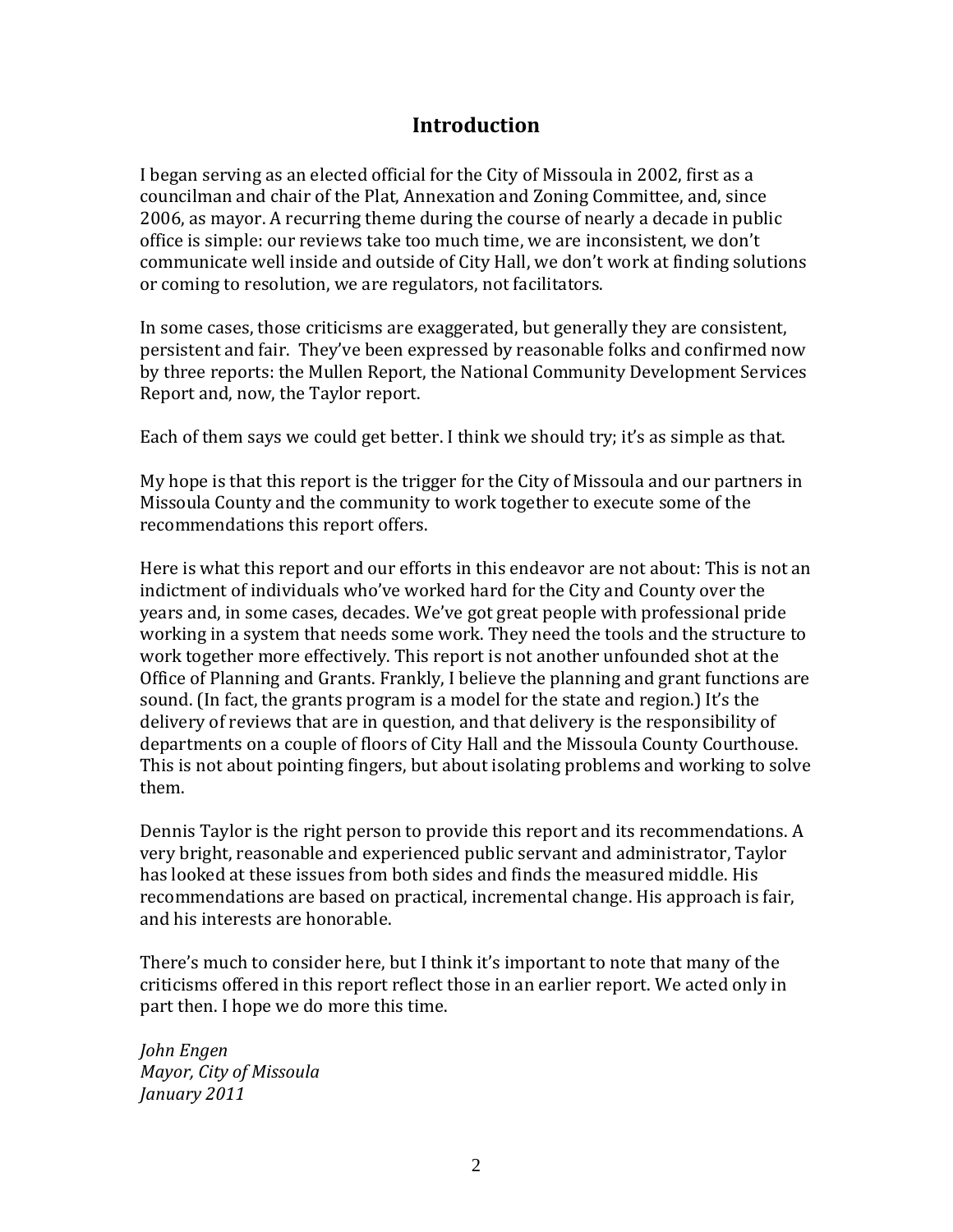# **Background**

Missoula Mayor John Engen initiated this study in July, 2010, to find ways to improve the Missoula development review process. Mayor Engen and Chief Administrative Officer Bruce Bender hired me, a former city manager with long experience in public administration in Montana, as a consultant to review the structure and organization of current City-County organizations that perform the City review and support private, residential and commercial development within the incorporated city limits of Missoula. The charge was to evaluate the effectiveness and efficiency of the current organizational structure and recommend improvements. In addition, Mayor Engen asked me to identify the steps necessary to provide a "one-stop" customer service model for permitting and licensing services for the citizens of Missoula.

# **Methods for gathering information**

During the five months from July to November, 2010, I interviewed citizens, policymakers and staff to find out their views and opinions on the positive and negative aspects of the planning and development review system and to solicit their ideas for improvements. This study focused on the processes falling under the general planning and development review umbrella with special interest in the planning, building code enforcement and City engineering functions.

More than 70 key internal and external stakeholders, local government leaders, practitioners and other interested people familiar with the Missoula planning and development processes were interviewed. People interviewed included architects, developers, planners, engineers, contractors, builders, lenders, planning board members, city council members, county commissioners, and staff from the Missoula Office of Planning and Grants (OPG), the County Public Works Department, the City Department of Public Works, City Engineering and Building Inspection.

The first task was to determine the strengths, weaknesses and perceived problems of Missoula's planning and development review process. This task involved understanding how things currently work, both from a staff and from a user perspective. That information was described through interviews with key managers and staff in all involved City and County agencies. I also reviewed policies and procedures, the current 2005 Interlocal Agreement, current budgets and previous studies such as the Mullen report (2005), the Best Place Project report (2010) and the Competitive Realities report (2010).

The next task compared the Missoula planning and development review process, organization structure and current practices to the models used by five other Montana cities (the City of Billings, City of Bozeman, City of Great Falls, City of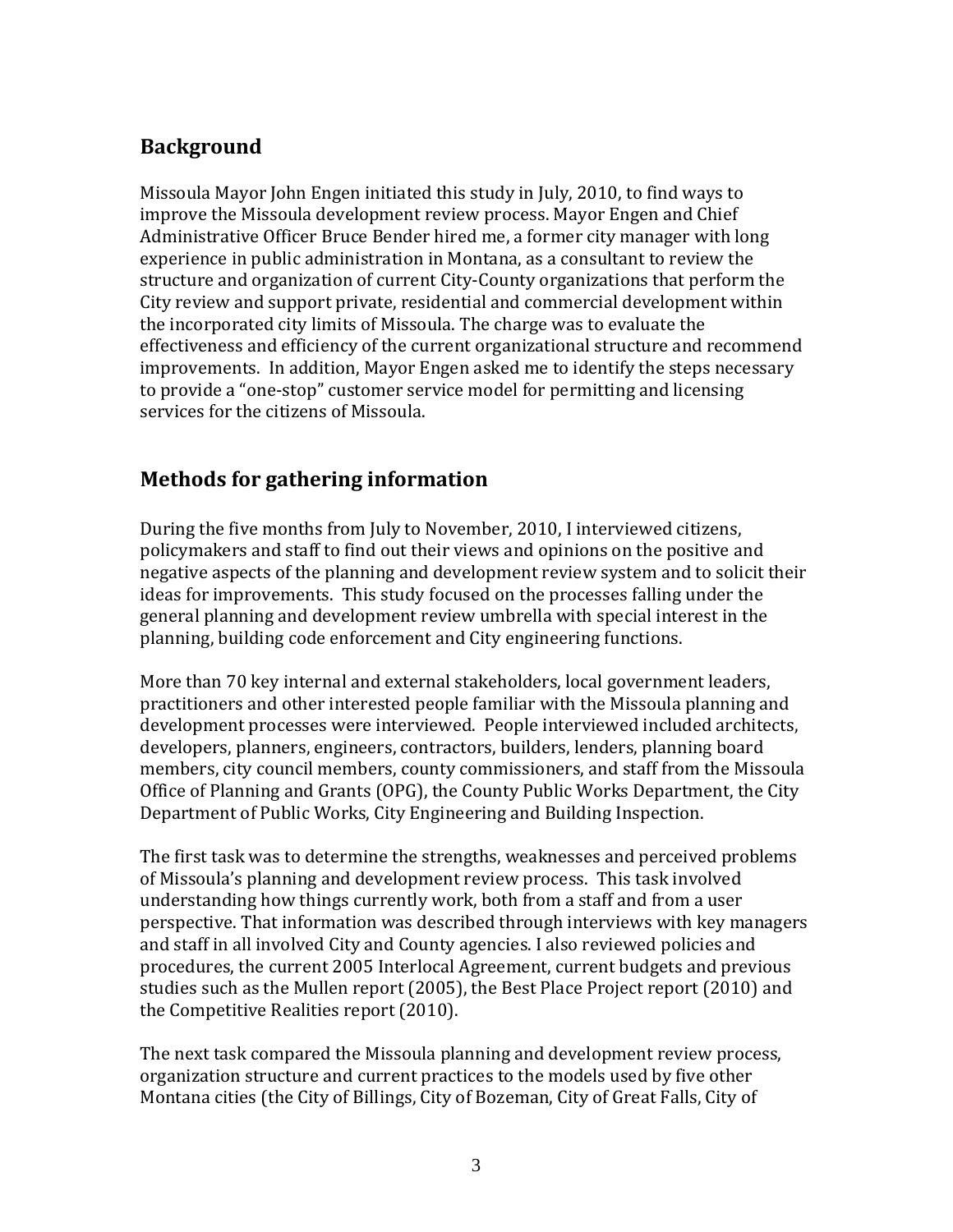Helena and City of Kalispell) and selected "best management practices" cities in the region (the City of Eugene, Oregon, and City of Ft. Collins, Colorado.) None has a city-county structure similar to Missoula's. Planning and development directors, city managers, assistant city managers, chief building officials and various other staff in these cities were also interviewed during the five-month study process.

All together, I consulted more than 80 people to determine their views on ways to improve the Missoula development review process. Missoula stakeholders interviewed have good ideas of what a successful planning and development review system should produce. Everyone interviewed generously shared their time and openly shared their opinions about ways to improve the process. The passion and consistency in the criticism of current processes was palpable.

The underlying problems with the current practice and processes have been a long time in the making. While no single, simple or immediate solution exists for many of the perceived problems with the current planning and development review process, it appears that stakeholders are developing a growing consensus about what must be done.

#### **All those interviewed generally agreed that the City of Missoula needs to develop a modern, effective and efficient planning and development review system. A new, improved system must be faster, better, concurrent, more predictable, customer-focused, and transparent, and it must maintain highquality community standards and protect the public interest.**

Missoula is at a crossroads. After more than two decades of high growth and little time for changing the way things are done, there is now a unique opportunity to implement strategic changes in the City's planning and development review process. The recent change in leadership at the Office of Planning and Grants (OPG) was a catalyst for the Mayor's review. Before beginning the recruitment process to find a replacement for the OPG director, Mayor Engen wanted to take a thoughtful, independent and critical look at organizational structures, policies and procedures.

The crippling effects of the economic downturn have also had a significant impact on recent growth, development and economic activity in Missoula and across the region. Since applications for subdivision review, permits and zoning are down, there is time to study, rethink, reorganize, and retool the planning and development review system to improve the way things are done to focus accountability, increase user satisfaction, increase efficiency, and enhance municipal outcomes.

This report to Mayor Engen and Chief Administrative Officer Bender seeks solutions to problems that have plagued the Missoula planning and development review process for decades. Many of the perceived problems are not new. Nor are they unique to the City of Missoula. Communities across the country are struggling to streamline, automate and improve their planning and development review processes for improved redevelopment and economic development.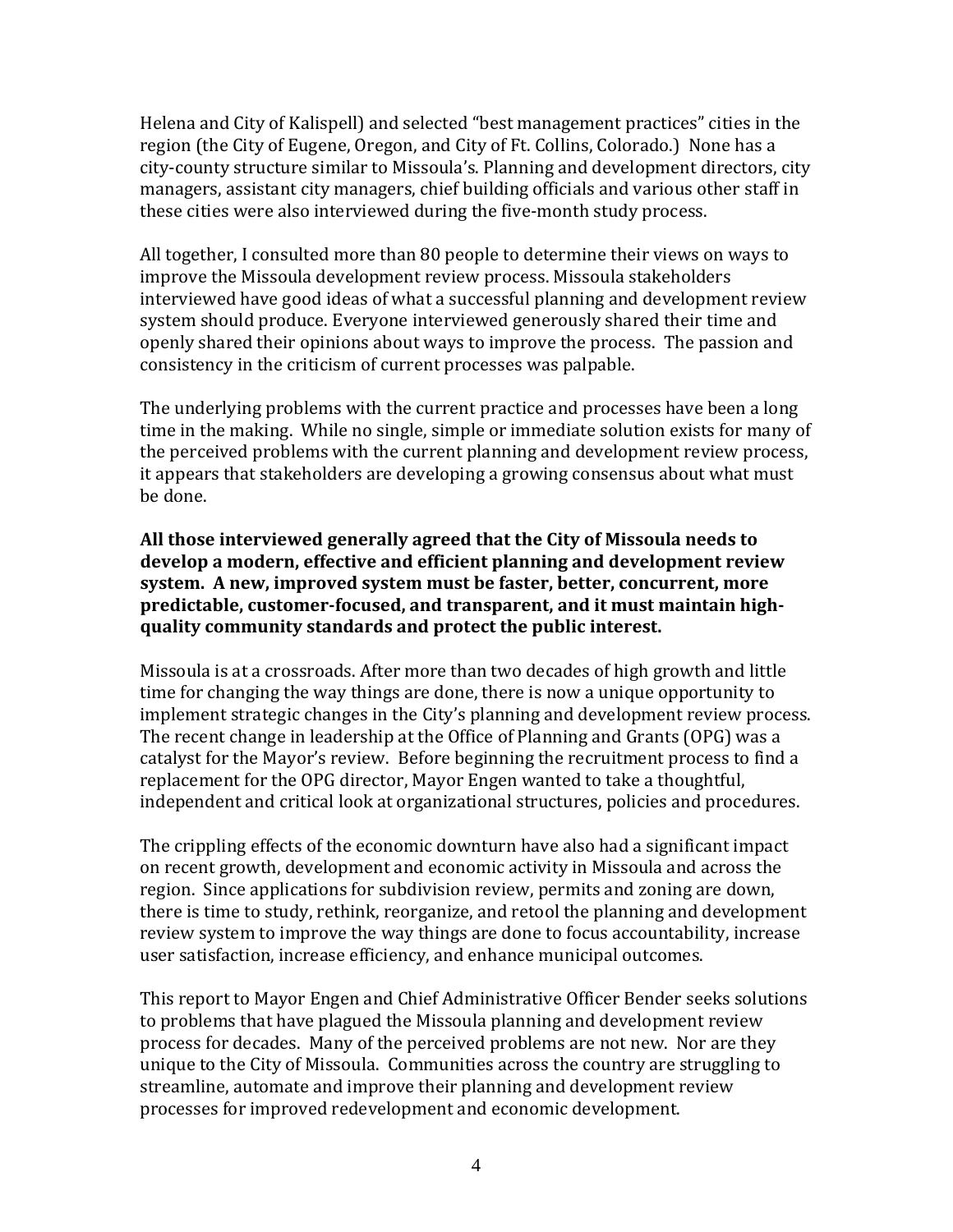The City of Missoula needs a clearly articulated municipal policy and approach to planning and development. The City's development process should be clear and reasonably predictable. Both the applicants and their representatives should know what to expect from the process. Conflicting policy direction and poor coordination among the major partners in the development review process—planning, building, and engineering—must be better coordinated and systematized.

The policy challenges confronting the City of Missoula require decisive action, sustained leadership, a clear vision of what an improved and responsive planning and development structure, process and practices should look like, and the political will to make that vision a reality.

# **Building on strengths**

While the current structure is fragmented, it is held together by good people who are technically and professionally competent. The dedicated employees of the City Building, City Engineering and the City-County Office of Planning and Grants work hard to meet the needs of Missoula citizens. Many praised staff for their presentation skills and their professionalism while appearing before the planning board and the governing bodies. City and County agencies were complimented for their public involvement processes and their commitment to citizen engagement.

The recently completed revisions of important planning and development regulations are perceived by all stakeholders as significant. The new City zoning ordinance, Title 20, adopted in November 2009, and City subdivision regulations revisions that were adopted in June 2010 go a long way toward improving the City of Missoula's regulatory and review environment.

# **Summary of findings**

The current planning and development review process is fragmented, sequential, slow, contentious and frequently unpredictable, characterized by disconnected silos of professional and technical review isolated from one another by different processes, timeframes and personalities.

## **Timeliness**

By far, the biggest complaint from stakeholders involves the length of time required for approval of applications, projects and permits. The community generally perceives that the current planning and development review process simply takes too long. The time required to review and approve an application or project seems longer than most other Montana communities. Applicants complain that the lengthy process adds to the costs of projects for homeowners, businesses and developers.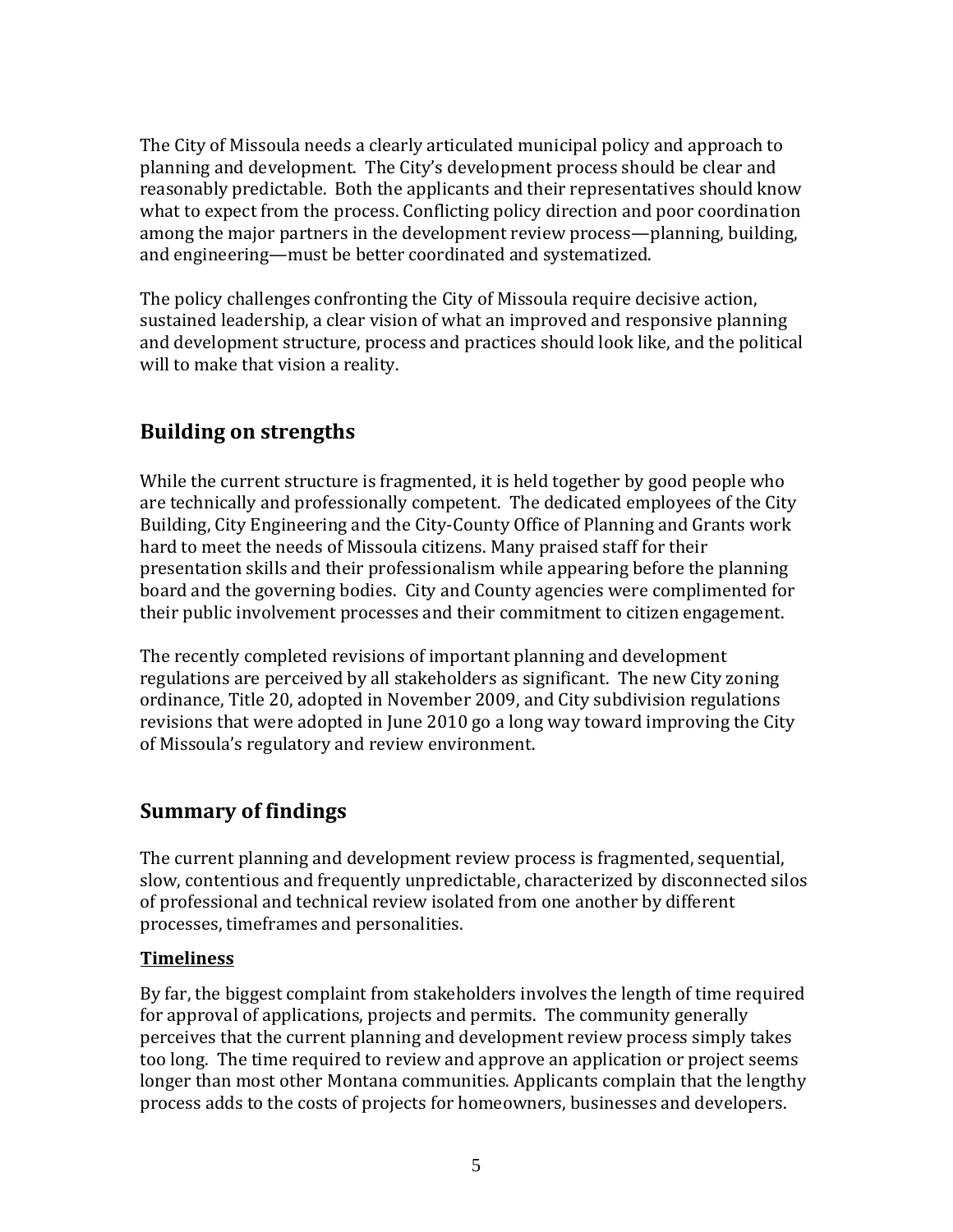The length of time it takes to process an application or project seems excessive, and therefore costly to many applicants and their representatives. Basic management information on processing times is generally unavailable and unreliable.

There is widespread consensus that the Missoula development review process is broken. All recognized the need to revamp the process that has evolved over the last three decades of high growth and change in Missoula. Stakeholders identified issues with the unpredictability and high levels of complexity in the current review process. Most external stakeholders believe that current development review processes are unpredictable, protracted and confusing for all involved. There is no single entity to walk an applicant through the cumbersome and confusing permitting, licensing, and regulatory procedures.

Inconsistent direction, uneven leadership, agency variation, lack of accountability and City and County differences contribute to the sense that the current planning and development review process is floundering, confused and lacks focus. Under these circumstances, accountability and credibility at all levels of the planning and development review process emerged as common concerns.

## **Communication**

Communication is frequently cited as a major issue. Lines of communication among building, engineering, planning and other reviewing agencies seem nearly nonexistent. Poor communication, lack of overall direction and confusion about City and County priorities further erode the public's confidence in Missoula's planning and development process and undermine staff morale. Building, engineering and planning staff rarely interact, rarely go to the same meetings, do not have relationships and do not share mutual trust and respect.

## **Leadership**

Missoula's planning and development system suffers from a lack of clear, unified leadership. Organizational units are isolated. Isolated silos of single functions and a corresponding tendency toward protection of turf prevent integration and cooperation. City and County officials have conflicting priorities and policies. There are divided political expectations. Many times, City and County lawyers offer conflicting opinions. Tension between the City and County unnecessarily undermines the process. Some staff members find it difficult to serve two masters.

## **Customer service**

The development review and business licensing processes are not customerfocused. Applicants for business licenses have to carry their applications from agency to agency. Applicants complain of inconsistent and unresponsive service. Reviewing agencies and their staff are frequently characterized as being inefficient,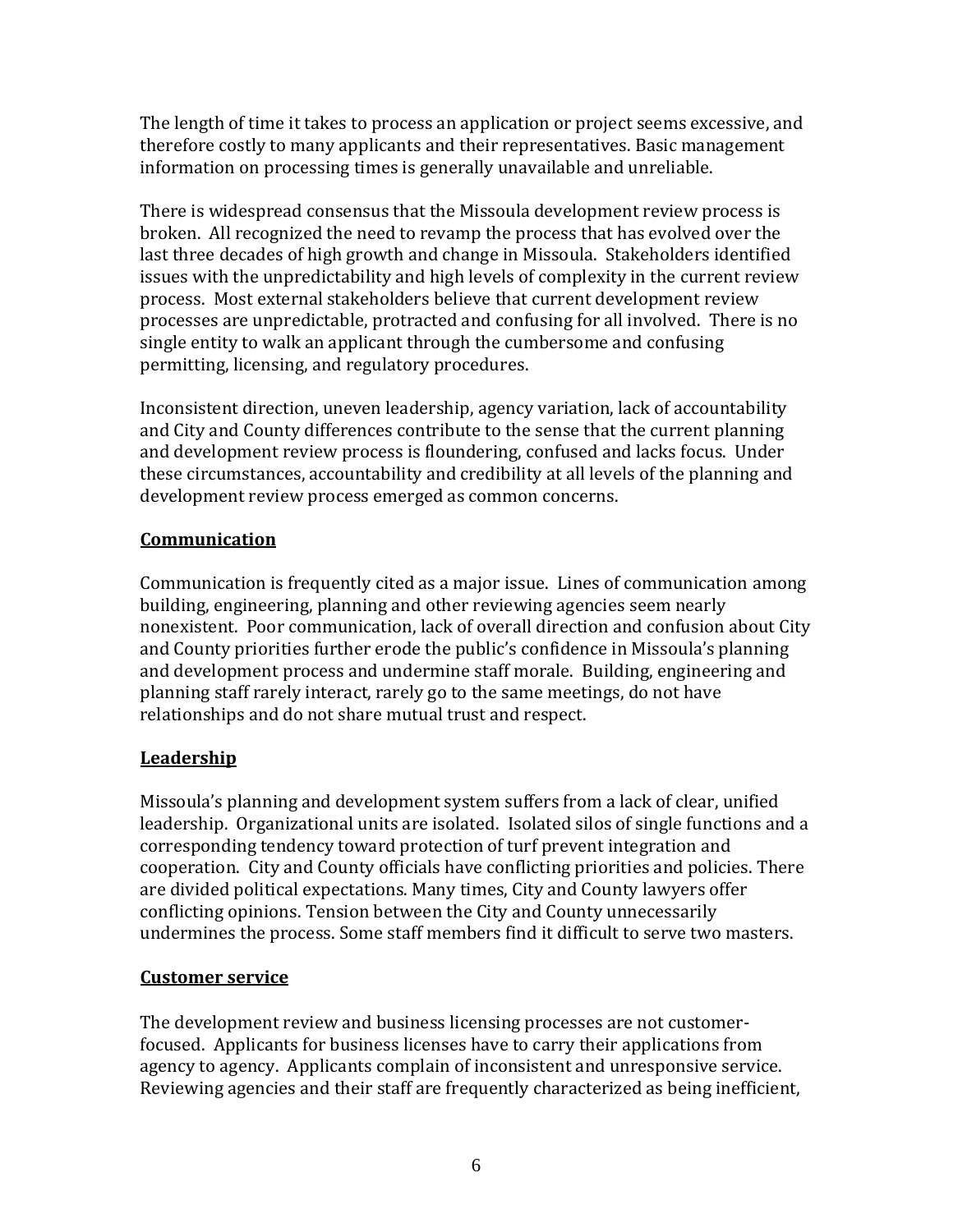indifferent, and unresponsive to the needs of applicants. Many staff members do not know or care about the rest of the development review process. They understand their specific reviews but fail to understand how their reviews fit into the entire picture.

The development review process is not user-friendly. Applicants complain that the current system is overly bureaucratic and resistant to change. There were frequent complaints that staff members are regulators rather than facilitators. Too many staff members were frequently criticized for not being courteous, helpful or friendly. Current practices and organizational structures create an environment of distrust and mistrust.

#### **Organizational cultures**

Reviewing agencies are not in sync with each other. Better coordination is needed. Applicants often get contradictory comments from various reviewers. The lack of coordination among reviewing agencies, as well as among these agencies and project proponents, leads to an overall atmosphere of disrespect for all involved business community, citizens and their municipality. A fragmented process encourages parties to blame each other when problems arise.

External stakeholders complain of what they perceive as an "us versus them" mentality when submitting applications for review. They feel staff comfort takes precedence over customer service, and procedures seem more important than solutions. It was difficult to separate myth and legend from reality, but these feelings run strong with applicants and their professional representatives.

Over time, perception has become reality for many stakeholders to the point that a culture of contempt has grown unabated. This situation has led to maximum mutual misunderstanding. Many believe that existing practices threaten opportunities for economic development.

In summary, the current process is time-consuming and poorly coordinated. Missoula's current planning and development review process takes too long, uses too many resources and needs an overhaul.

**Action must be taken now to reform the organization structure, implement process improvements and develop a "one-stop" permit information and developmental services center.** 

# **Recommendations for improving the organization, policies & processes**

These recommendations are focused on enhancing accountability, simplifying processes, expanding services provided over the Internet and ensuring consistency and transparency in the process to provide a better level of service.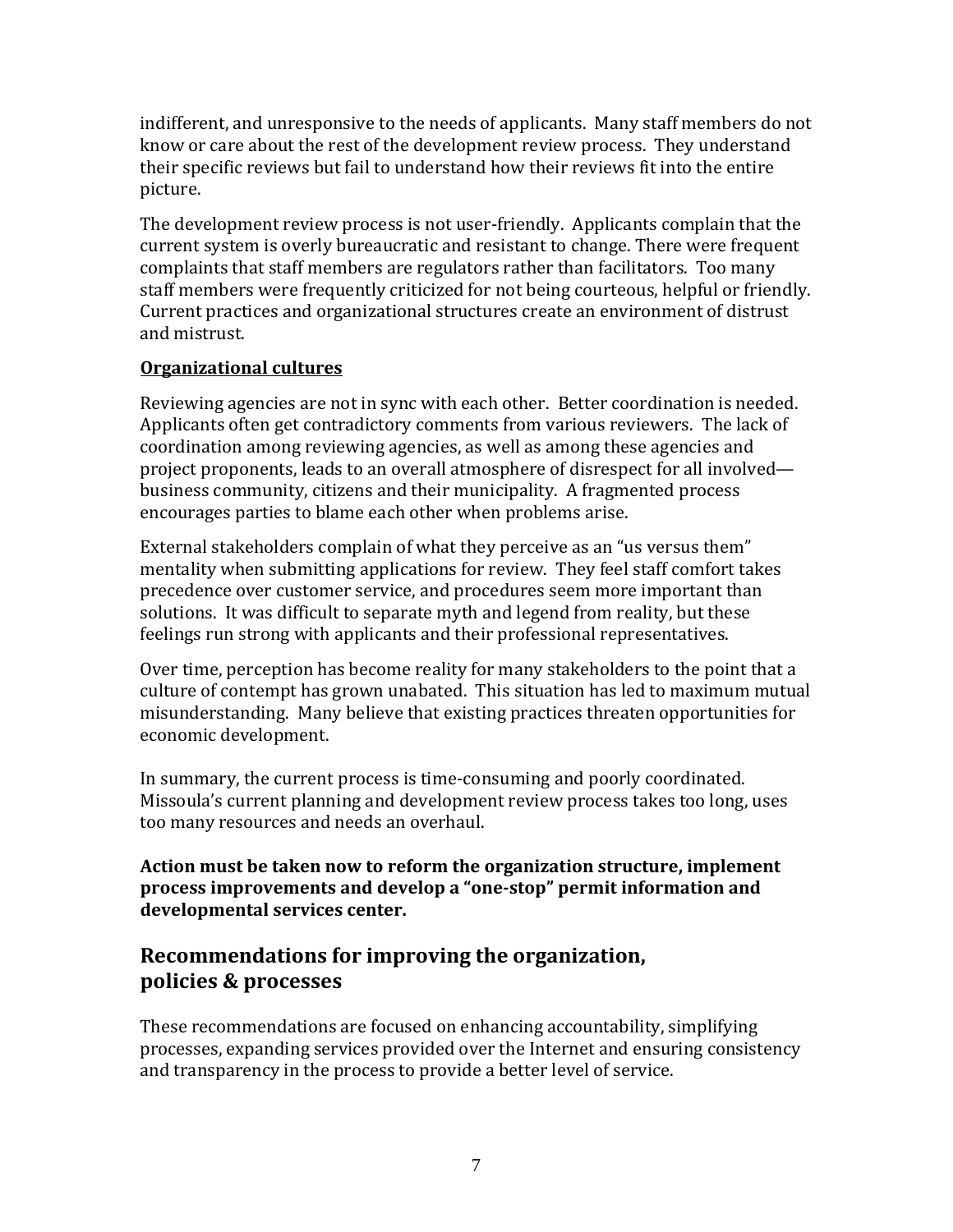# *Structural & organizational change*

**Recommendation 1: Consolidate all existing municipal planning and development review functions and staff in a single City department with one department head responsible for managing the entire municipal planning and development review process.**

The City of Missoula should designate a lead municipal organization to plan for, provide, and monitor a full continuum of planning and development services. The Mayor and the CAO should create a central coordinating agency that consolidates all planning and development-related municipal functions into a single department. The Mayor and the Chief Administrative Officer are the only people in the City organization that have full scope of the community. Because responsibility for planning and development review is shared among many agencies (Planning, Building, Fire, Attorney, Public Works, Finance), strong municipal leadership is essential to transcend internal organizational boundaries.

#### **(Option 1A): The City of Missoula should consider creating a robust municipal Planning and Development Department.**

The City of Missoula should consider creating a robust, modern municipal Planning and Development Department that includes the planning, building inspection and enforcement, city engineering, economic development, community development and neighborhood services including Community Development Block (CDBG) and Home Investments Partnerships (HOME) programs, redevelopment (Missoula Redevelopment Agency), urban renewal, downtown development, housing, historic preservation and parking services (Missoula Parking Commission) in a single administrative agency.

These important functions, together with all current and long-range municipal planning, City engineering services, building inspection and permit review activities, are the core of most of the high-performing municipal planning and development organizations in the region. It is time for the City of Missoula to change and adopt this more integrated approach to planning, development and land use services.

Or, if a more gradual approach is preferred, at the very least the City should create a central coordinating agency for the key planning and development functions of Building, Engineering and Planning in a single municipal agency.

#### **(Option 1B): The City of Missoula should create an integrated municipal Planning & Development Department.**

The City of Missoula should create a modern municipal Planning and Development Department that includes the core planning, building inspection, and City engineering functions in a single administrative agency supervised by a single agency head.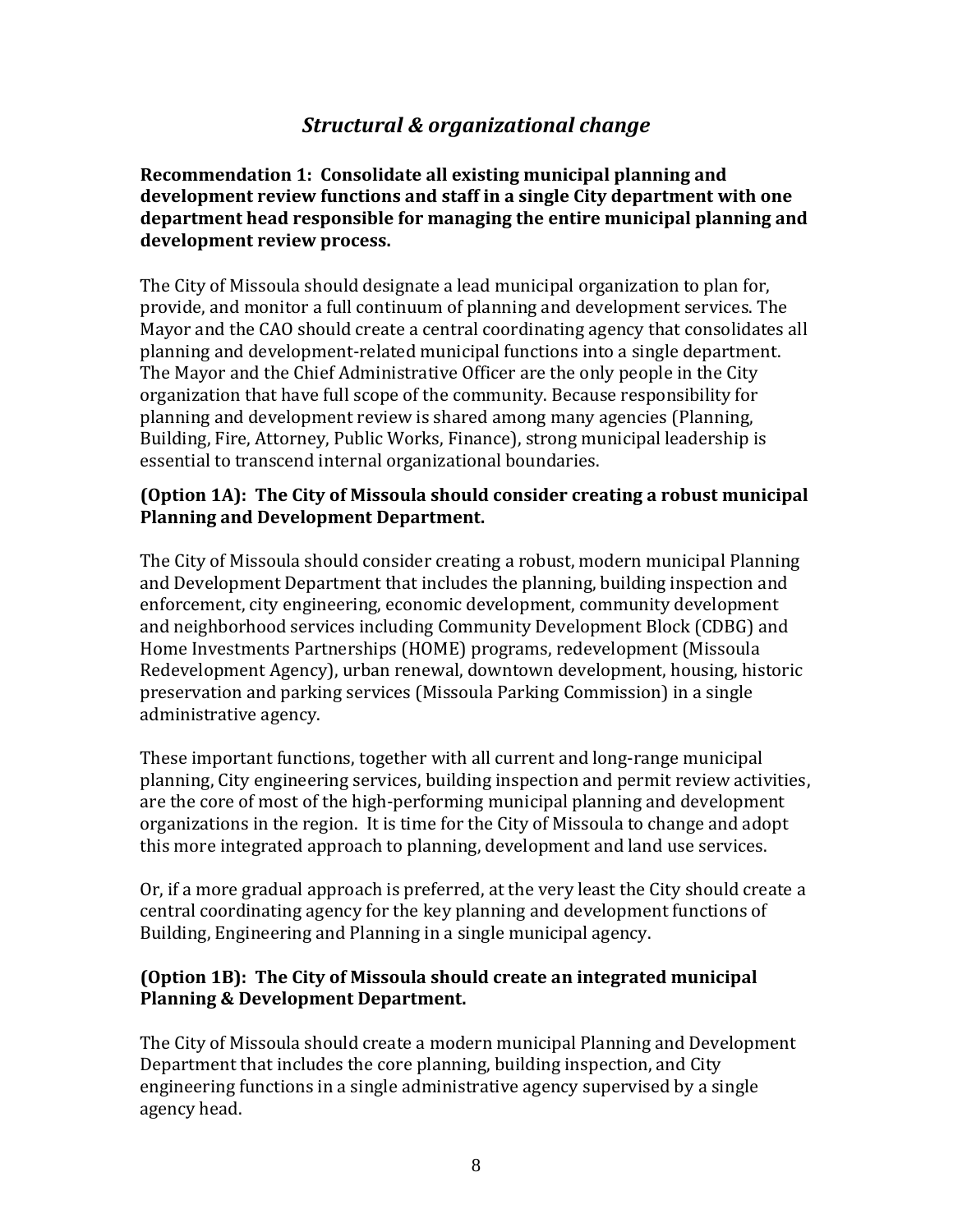# *Process improvement*

#### **Recommendation 2: The City of Missoula should compile a list of "best management practices" for streamlining the planning and development review process**.

Several important improvements can be implemented to make the planning and development review process more predictable, consistent and efficient without endangering the standard of review. If these "best management practices" reforms are implemented, they reduce administrative costs, increase customer/user satisfaction, increase clarity and consistency and will allow the City to better manage controversy and conflict. Most of all, these reforms will position the City for economic development without lowering Missoula's high-quality development standards.

Adopting these basic process improvements will encourage economic development that is appropriate and beneficial to the community. A streamlined permitting process is needed to help get the Missoula economy back on track. High performing cities adopt best management practices, benchmark against other similar high performing cities, relentlessly measure their performance and are committed to a continuous improvement process. High performance is positively associated with heightened customer satisfaction and improved outcomes.

#### **Recommendation 3: The City of Missoula should move from the current sequential review process to a concurrent development review process.**

Because reviewing agencies review applications sequentially, the process can be unnecessarily long and tedious. Leadership, improved processes and changes in technology will be required to move from the antiquated and cumbersome sequential review to a concurrent planning and development system. This system will require the cooperation of all reviewing agencies.

#### **Recommendation 4: The City of Missoula should ensure that only one manager is responsible for the overall planning and development review system.**

To increase accountability and improve citizen satisfaction, Missoula needs to create one central inter-agency authority to facilitate the planning and construction process from the earliest design stages to a building's occupancy. The City must be proactive to develop uniform procedures to guide the work of review staff and use a project management approach to review of development proposals.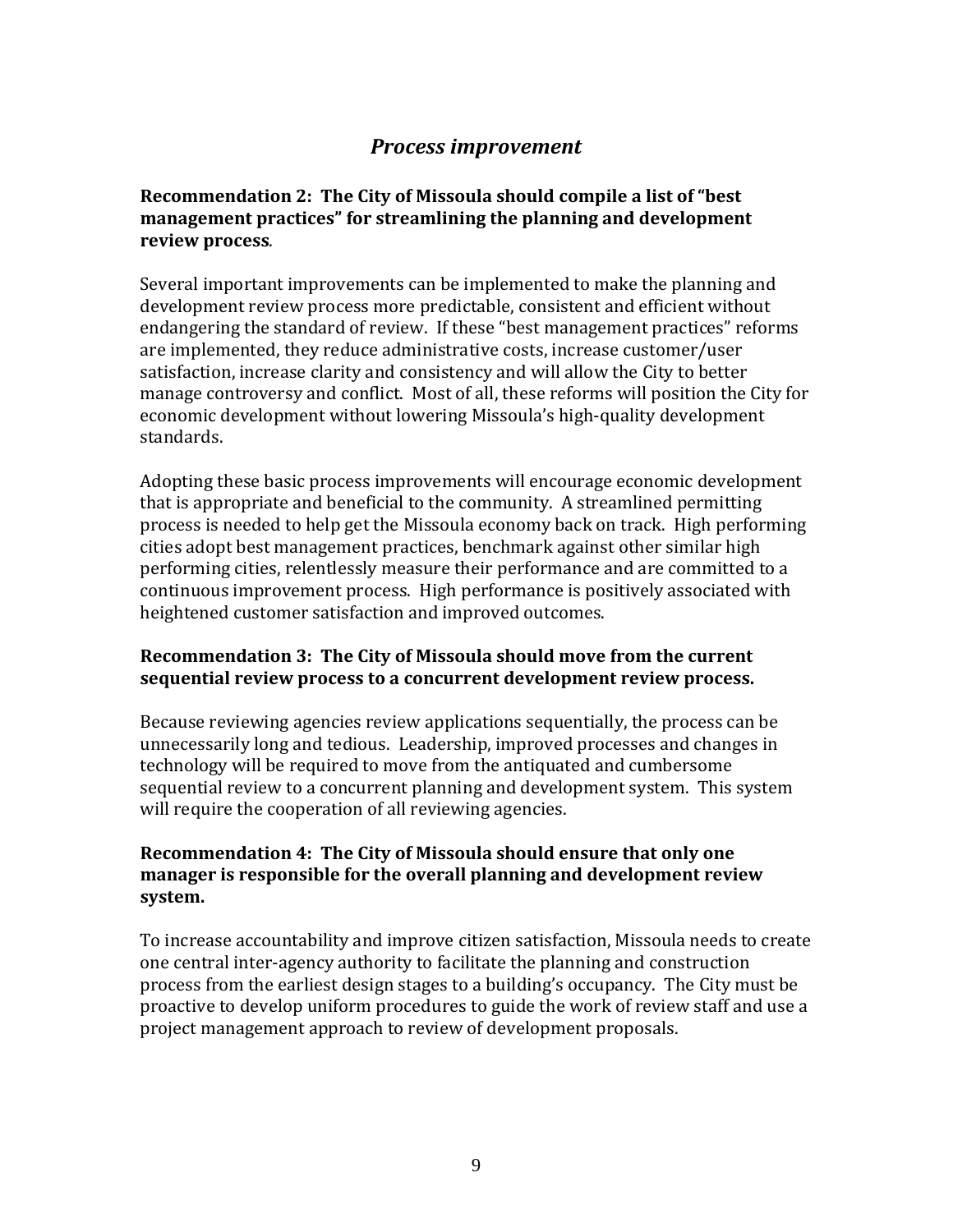#### **Recommendation 5: The City of Missoula should use a regularly scheduled multi-member interagency review committee.**

The Mayor and CAO should ensure the creation of an interagency committee meeting at the concept review phase and design development phase of every major project. Some cities use the conceptual review check-in, sometimes called the development issues meeting, to improve communication with project developers, builders and the key staff members who will review their applications. It is important to establish a technical review team comprised of representatives from all the reviewing and permitting agencies who meet early in the review process. This multi-member team meeting should provide an initial "heads up" on issues, bring agreement on key issues, and then serve as the check-in and notice team for any changes as a project becomes more refined.

Regular team meetings should be mandatory to allow early technical review of complex and controversial applications. Missoula should use the multi-member team meetings for intake and element and sufficiency review and to conduct more rigorous pre-submittal meetings to screen out incomplete applications earlier in the development review process.

Having all people in the same room at the same time allows the different agencies to review the application concurrently, identifying and communicating issues early in the process to each other and to the applicant. Regular team meetings ensure early assessment of a proposed project and help coordinate responsibilities and project concerns among reviewing agencies.

## **Recommendation 6: The City of Missoula should use a project manager approach to coordinate permit and subdivision applications and projects.**

A project manager approach helps redefine the role of staff in the development review process from regulators to facilitators. The City should assign a single staff person to serve as the project manager, the one point of contact and liaison to reviewing agencies to guide each project through the development review process from beginning to end. The City should establish this central contract person as the applicant liaison, case manager or ombudsman to serve as the primary conduit for the flow of information and the appropriate forms among the applicant and reviewing agencies. The project manager stays involved until the application is approved.

It is imperative that the City establish a project manager for large, complex, controversial projects. A project manager approach leads to improved application management and better communication with customers and helps to expedite the review process. The project manager serves as the applicant's primary point of contact to answer any questions, resolve issues that affect an application's flow, evaluate performance of reviewing agency staff and consultants and help keep the application on established time lines to ensure that the applicant gets a decision as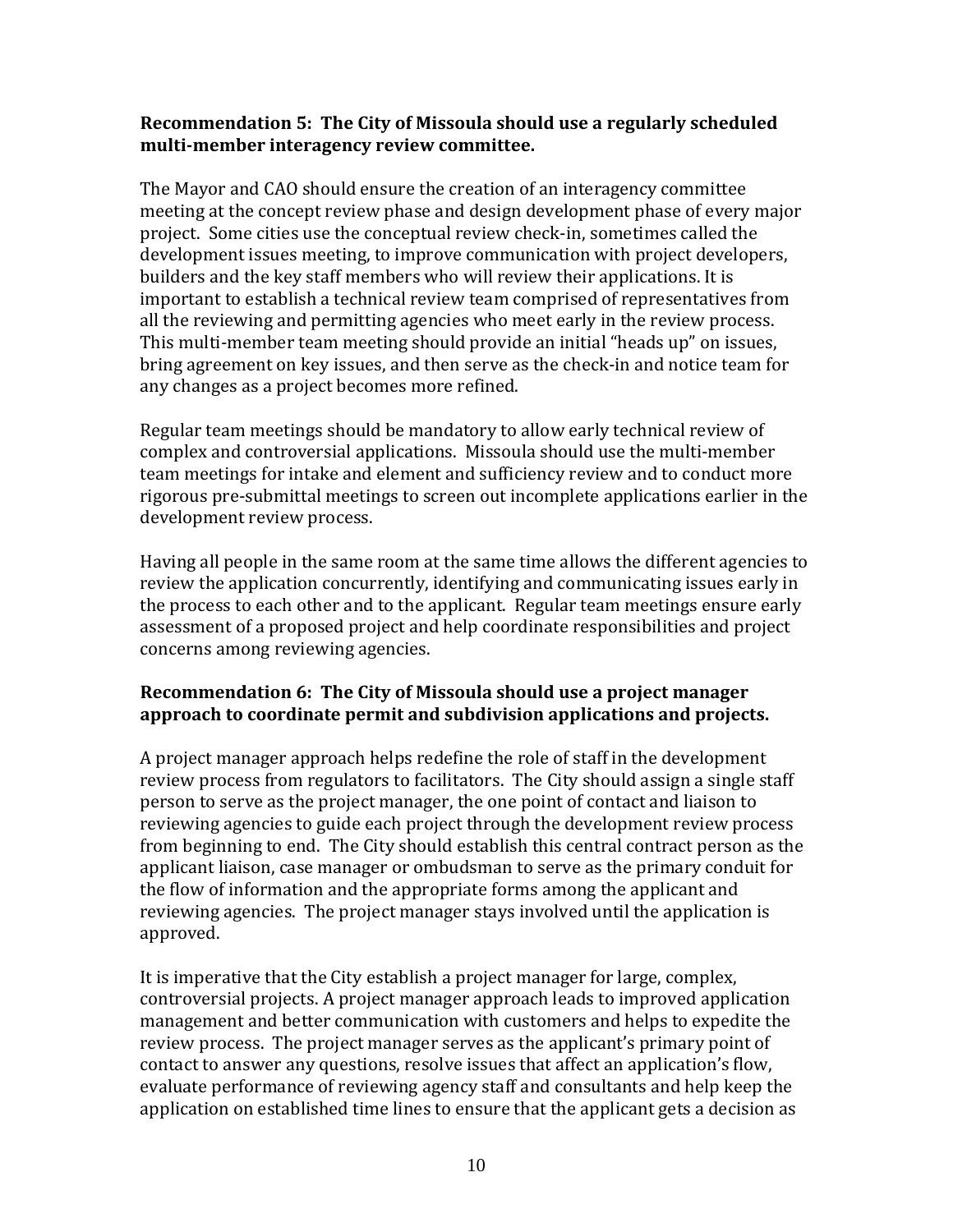quickly as possible. The project manager should flag permit or application problems early to alert the applicant sooner.

#### **Recommendation 7: The City of Missoula should upgrade the automated permit information system to enable all reviewing agencies, applicants and their representatives to track and manage work activities via the Internet.**

The City should develop a single, comprehensive, automated permit information and tracking system. A new, computerized permit tracking system is needed so all reviewing agencies involved in processing, commenting on and approving planning and development review applications use the same system to track critical dates. The system should enable monitoring of service levels provided and also store all plan check comments, annotations, and comments digitally attached to the database record for the application.

Develop a request for proposals (RFP) to evaluate all automated permit information systems that are available. Purchase and implement a new, integrated permitting application software package that will allow electronic applications and plan submittal via the Internet. Implement on-line payment of permit fees. Provide sufficient training for all staff that will use the system.

In an effort to reduce costs and review time, the City should implement a web-based permit tracking system that allows commercial and residential applicants to submit their plans electronically for review. The system should also allow for tracking and status updates online.

Current information technology that allows for downloading forms, submitting applications, checking plans, issuing permits, scheduling inspections and tracking applications is currently available for purchase.

Tracking and status of permits, inspections and registration for contractors can be done via the City's website. Citizens should be able to login, schedule and research the status of inspections, determine whether a permit has been issued, and search for registered contractors. Access should be available 24 hours a day, seven days a week

#### **Recommendation 8: The City of Missoula should work with staff, applicants and applicant representatives to agree on, set and monitor timelines.**

The City should work with external and internal stakeholders to create a predictable and timely course of action for permit applications. Staff, applicants and their representatives should agree on timelines for review. Together they should develop uniform time frames for permit processing and decisions.

Once timelines are set, they must be rigorously measured and reported. Contract out development review when timelines can't be met. Some cities consider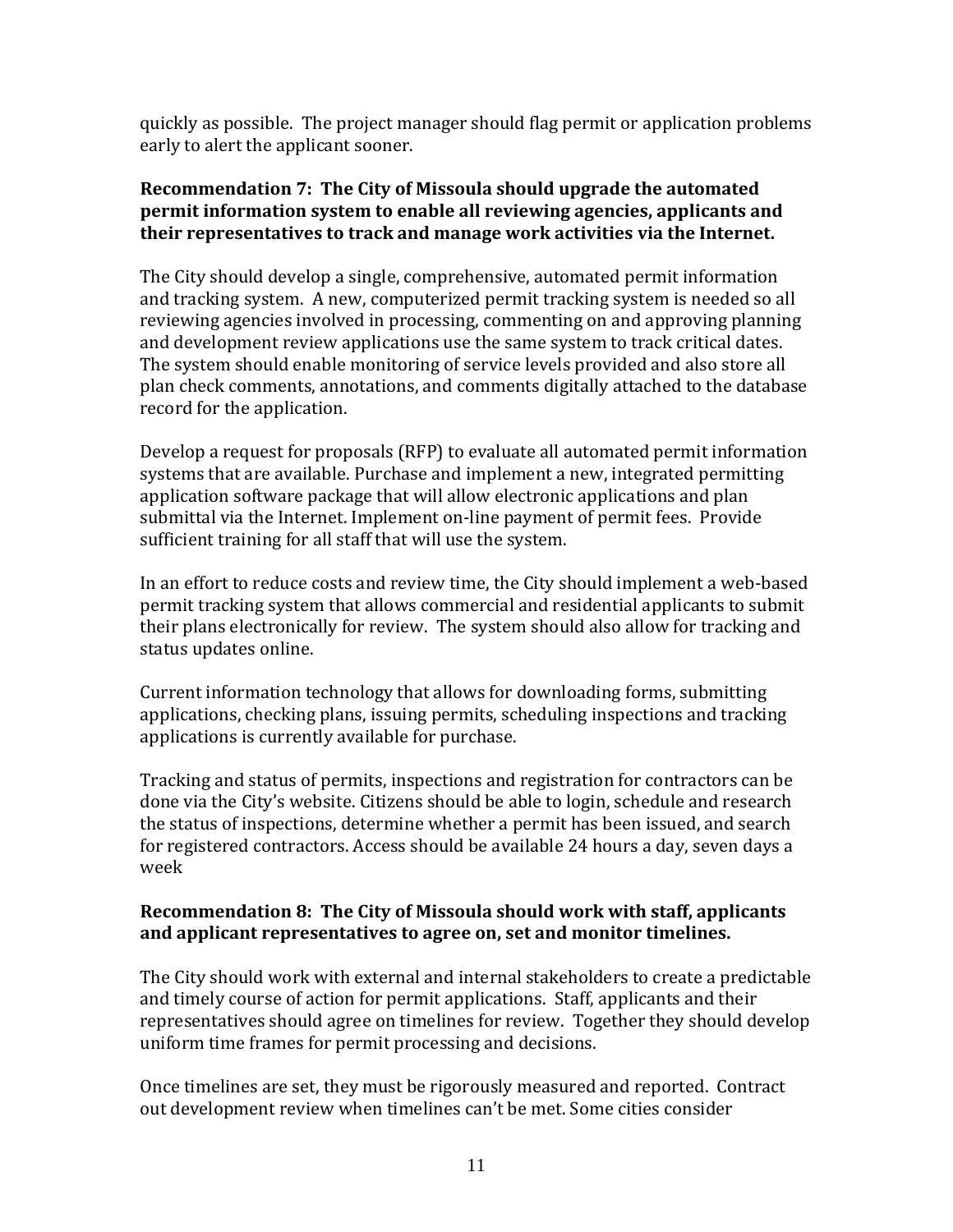contracting reviews to private consultants if necessary to reduce the time for review and to address peak load problems, to foster competition and to ensure timely reviews.

#### **Recommendation 9: The City of Missoula should adopt expedited review alternatives.**

Expediting the overall development review process is a common practice in many best practice cities. Divide permit applications into two or more categories based on complexity. Fast-tracking uncomplicated requests provides more time to staff and allows a greater level of scrutiny for more complex applications. Streamlined permitting solutions have been implemented successfully in other municipalities and are designed to save the City and applicants' time, money and frustration.

Cities offer expedited permit review as an incentive for developers to undertake projects that will benefit the community. For example, a project's impact on the local and regional economy may bring about a decision to consider the project worthy of an expedited review. Developers with proven track records for successful completion of projects and evidence of satisfying the City's performance criteria may also be worthy of expedited review.

Expedited review may provide new incentive for key policy outcomes—density, mixed use, downtown redevelopment, workforce housing, infill development or green buildings.

## **Recommendation 10: The City of Missoula should create easy public access to information, procedures and processes.**

The City should provide current, accurate, well-organized information on the City's website. Prepare a guidebook and process flow chart for distribution to applicants. In addition, the City should the post the flow chart of the planning and development review process on the website. Provide easier access to policies and procedure. Publish a clear and concise procedural manual. Compile a list of issues and concerns about the development review process. Provide zoning code interpretations to applicants at the permit counter and on the website. There should be readily available handouts and checklists for just about everything.

### **Recommendation 11: The City of Missoula should train planning and development review system staff to improve efficiency and increase customer-service quality.**

The City should regularly train staff to improve efficiency and customer service quality. The City should develop a class to train all members of the planning and development review system in the basics of good customer service and ways to cultivate better relationships with key stakeholders and customers. Staff members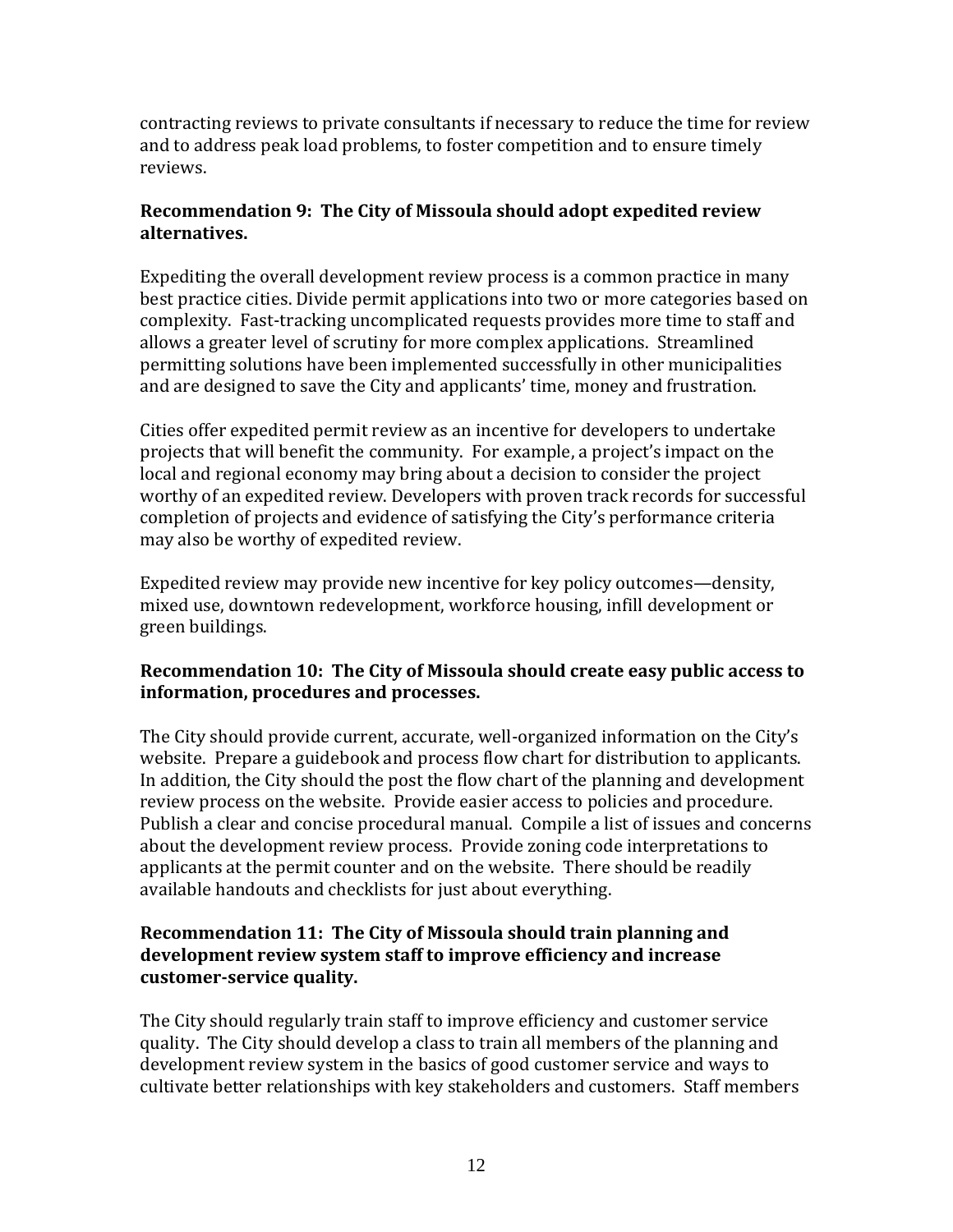need training on problem-solving skills, communication, customer service and facilitation skills.

#### **Recommendation 12: The City of Missoula should develop and implement customer feedback and evaluation systems.**

The City should implement a customer satisfaction survey to be administered upon completion of the development review process to give applicants opportunities to voice their opinions and allow staff to get feedback that can be used to improve the permitting process. This information should be used to improve the process over time.

## **Recommendation 13: The City of Missoula should create business assistance teams to help applicants negotiate the City's planning and development review process.**

In times of economic downturn, some cities have created a special business assistance team (BAT), a quick response team made up of members of Planning, Public Works, Fire, the Missoula Redevelopment Agency and the Missoula Area Economic Development Corporation, to meet with prospective applicants and their design and conceptual teams to cooperatively develop permits and plans. A BAT can enhance the City's outreach efforts to promote economic development in cooperation with the business community.

#### **Recommendation 14: The City of Missoula should create an industry advisory council.**

The City should consider creating an industry advisory council similar to the Development Process Advisory Review Board (DPARB) in Billings. This group composed of developers, lenders, architects, engineers and surveyors serves as a dispute resolution process for industry concerns and appeals.

#### **Recommendation 15: The City of Missoula should consider conducting Citysponsored training for architects, developers, planners, engineers, contractors, builders and lenders on submittal requirements.**

The City should create opportunities for regular communications with the development review stakeholders. Once uniform minimum acceptable standards for applications are developed, they should be regularly communicated to the development community.

**Recommendation 16: The City of Missoula should develop and implement a communications plan to ensure timely, proactive relations with community stakeholders.**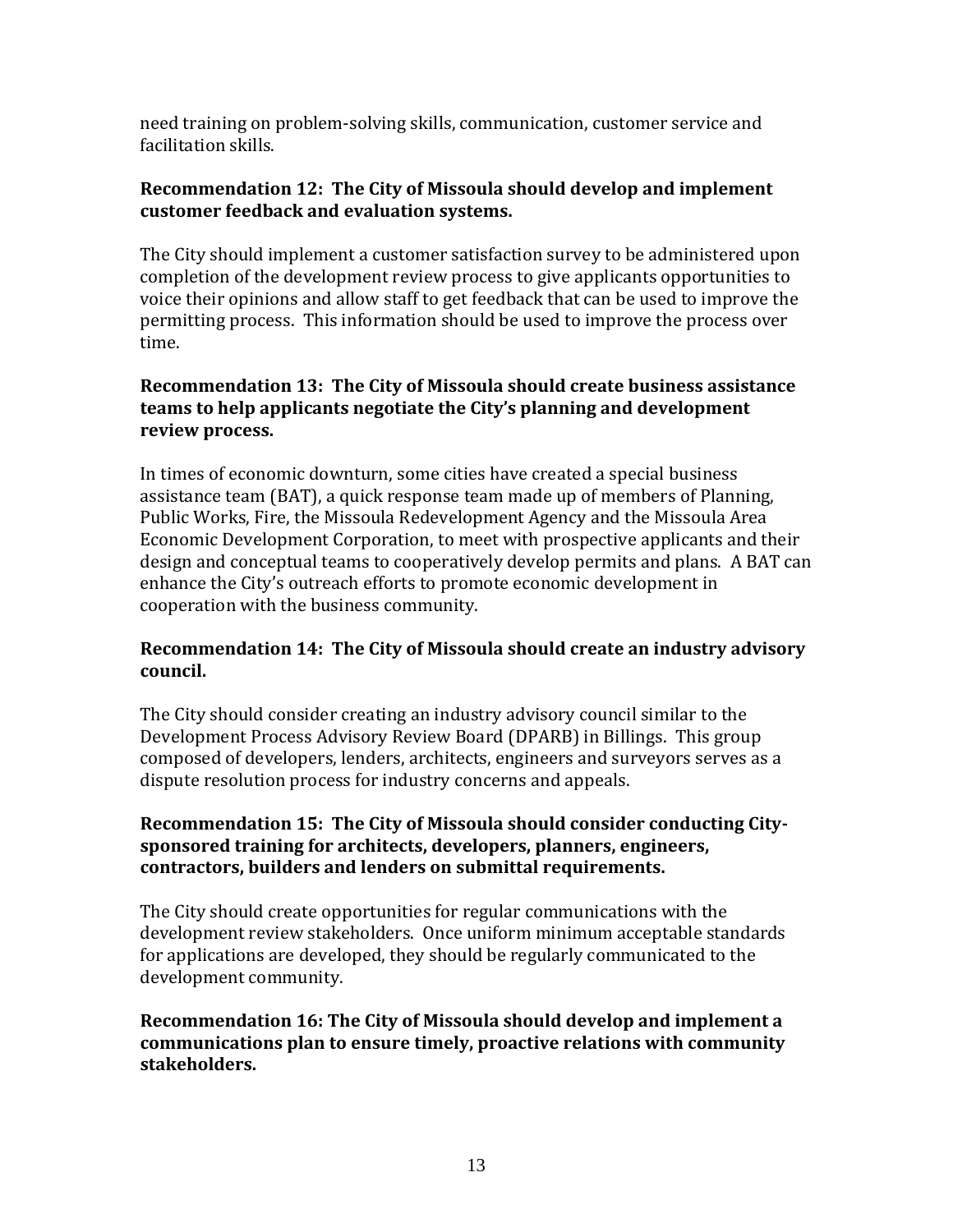Poor communications can be overcome by having an articulated communications plan that is regularly and consistently implemented. The City needs to relentlessly create opportunities to communicate improvements and changes in the development review process.

#### **Recommendation 17: The City of Missoula should conduct an annual survey of architects, engineers, builders, developers to identify satisfaction levels, problems and recommendations for solutions.**

The City should be proactive in soliciting information from the user community. At least annually, ask bankers, title companies, real estate brokers, contractors, developers, land use attorneys and others to provide staff with better understanding of the needs of the private sector. City staff should work with the planning and development community to continue to streamline the approval process for development while maintaining the City's high quality development standards. The City should reach out to its core businesses and commercial entities to listen and understand exactly how the economy is impacting their ability to do business and what the City can do to make a difference.

# *One-stop shop*

#### **Recommendation 18: The City of Missoula should create a one-stop permit information and development services center.**

There is an appetite and apparent need for a "one-stop" shop for planning and development services in Missoula. The City of Missoula should establish a "one-stop" permit information and development services center for all permit information and applications. The idea behind "one-stop" shops is improved customer service by colocating of all planning and development review functions in a single, easily accessible location--the same physical location as the other core permitting and reviewing agencies.

A permit information and development service center is the first point of contact for citizens who are seeking planning-related assistance and information, would like to submit plans and applications or want to make contact with specific department staff.

A "one-stop" shop should be the customer service hub of the City's new Planning and Development Department. It manages all phases of the development review process, including the approval of subdivision plats and site plans and the issuance of building permits. "One-stop" shop staff members are responsible for building plan review, conducting building inspections and other engineering issues related to development.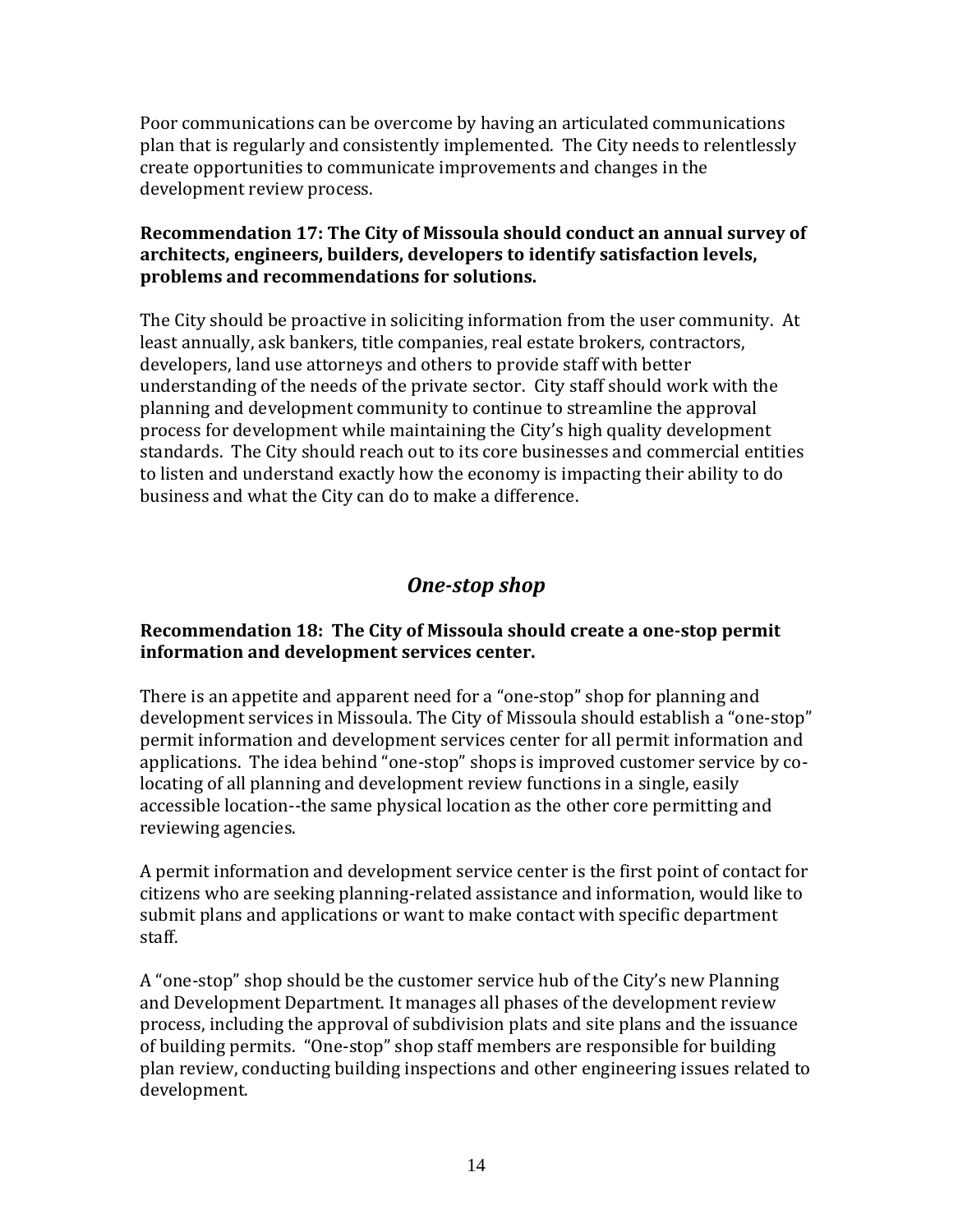Improved user satisfaction is possible when citizens can obtain more complete and comprehensive information quickly in one location. A new facility should include comfortable meeting rooms and small round tables for face-to-face meetings in a welcoming environment with a feel more like a small café than the traditional service counter. Easy access parking close to the development service center is a must.

# **A mandate for change and a call to action**

Very little has changed with the planning and development process in Missoula since the Mullen report in 2005. External stakeholder satisfaction remains low. Internal stakeholders are ready to make significant changes to improve the City's development review process. The need for change is clear.

Some communities allow the future to happen to them. Successful communities decide the future is something they can create. Comprehensive, effective reform of the Missoula planning and development review system will involve more than the implementation of proposals for reorganization, process improvements and the creation of a "one-stop" developmental services center—although all three approaches will help.

The full involvement of the working staff in each of the reviewing agencies is crucial in reforming the process. Staff members do the work and know what has to get done. And they will be the ones who must carry out the new process improvements and deal with citizens face-to-face.

One thing is clear: If nothing is done, the frustration with the current system will continue to fester. There is a short window of opportunity, economically and politically, to make the recommended changes and improvements. The time for action is now.

Just because "best management practices" work, save money, increase clarity and meet user expectations, that does not necessarily mean they will be implemented and replicated. Strategies for change and improvement are not simply controlled by information or effectiveness. Implementation strategies are require to focus on dissatisfaction, awareness influence, and most important, action. In a financially constrained world, timely execution of an implementation plan is critical. Given the current economic climate, the City of Missoula cannot afford to wait. The community wants and is ready to support a planning and development system that is fast, efficient, affordable, effective, clear and predictable.

It is possible to deliver services seamlessly, without duplication and overlap and without bureaucratic boundaries that impede service delivery. Timely implementation of these process improvement recommendations will improve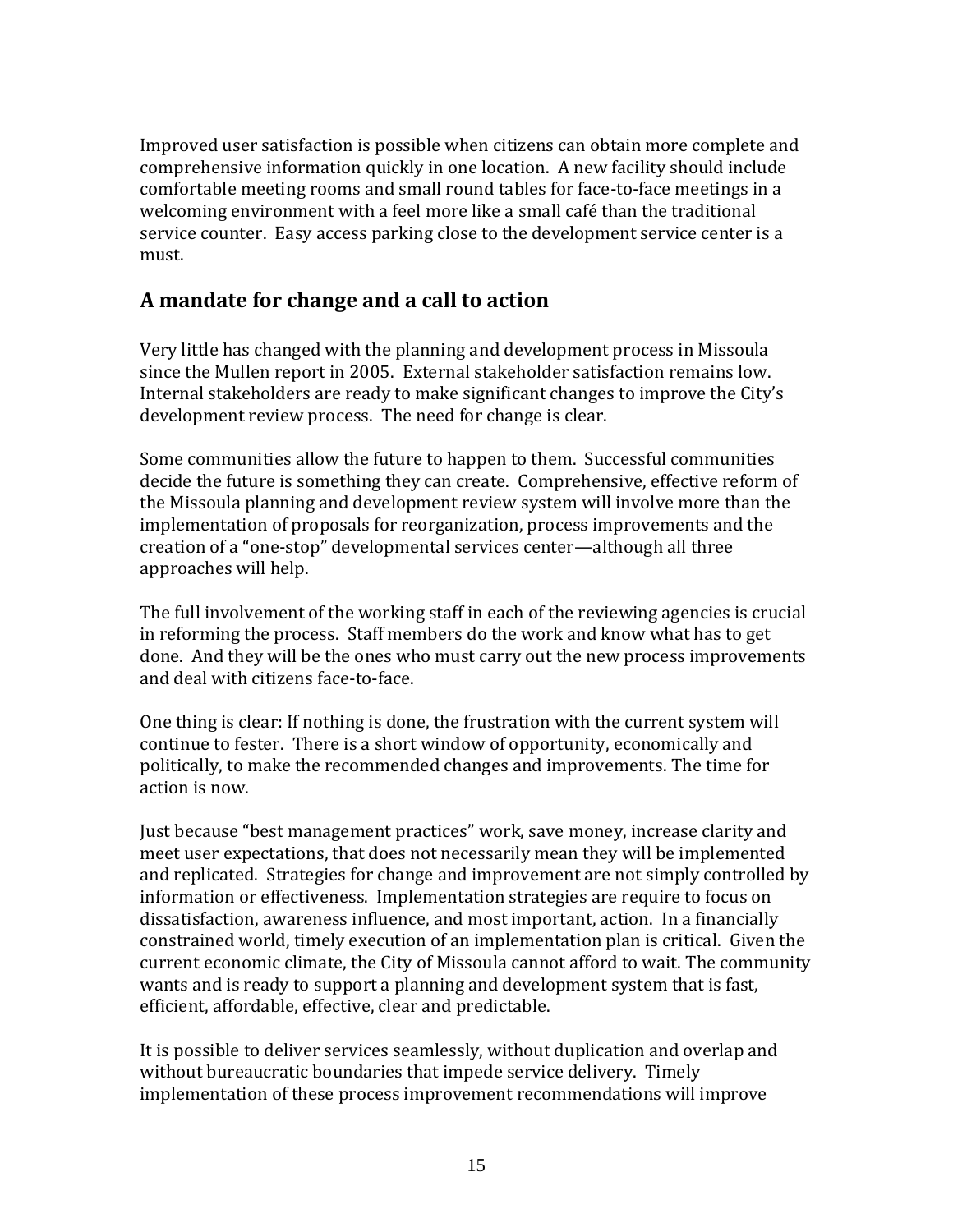citizen satisfaction with the planning and development process, lower the City's cost of regulating construction, increase private investment, raise new tax revenues and create jobs while still ensuring that building meets Missoula's high standard for development, and decisions are made in the spirit of service to citizens.

## **Resources**

The Mullen Report: [www.ci.missoula.mt.us/DocumentView.aspx?DID=5435](http://www.ci.missoula.mt.us/DocumentView.aspx?DID=5435)

The Garner Economics Report: <ftp://ftp.ci.missoula.mt.us/Documents/Mayor/BestPlace/GarnerEconomicsRpt.pdf>

The NCDS Report:<ftp://ftp.ci.missoula.mt.us/Documents/Mayor/BestPlace/NCDSRpt.pdf>

## **Interviewees**

In addition to the individuals named here, I had conversations with a small number of persons I deem credible who sought anonymity for honorable reasons.

John Engen Mayor City of Missoula Bruce Bender CAO CHO City of Missoula James Grunke Consultant NCDS Dale Bickell **CFO** CFO Missoula County Mike Barton Interim Director Office of Planning and Grants Bob Jaffe City Council City Council City of Missoula Bob Brugh Owner Communications Communications and RGM Development, Pearl Café Alan McCormick Attorney Garlington, Lohn & Robinson Mike Hickey President First Interstate Bank Jim Decker Architect Decker & Sutherland Steve King The Public Works Director City of Missoula Ellen Buchanan MRA Director City of Missoula Don Verrue Building Superintendent City of Missoula Mary McCrea Senior Planner **Senior Planner** Office of Planning and Grants Bill Carey **Commissioner** Missoula County Michele Landquist Commissioner Missoula County Mike Kadas **Former Mayor** Denise Alexander Principal Planner Office of Planning and Grants Jean Curtiss Commissioner Missoula County Pat Keiley **Planner III Planner III Community** Office of Planning and Grants Ann Mary Dussault Former County CAO Dave Loomis Senior Planner **Senior Planner** Office of Planning and Grants Jamie Hoffman Architect James Hoffman& Associates Vince Gavin **Architect** Gavin/Hanks Architectural Studio Aaron Hanks Architect Gavin/Hanks Architectural Studio David V. Gray Project Architect Paradigm V2 Architects P.C. Carl Posewitz President Paradigm V2 Architects P.C. Don Garramone Owner Carramone Builders